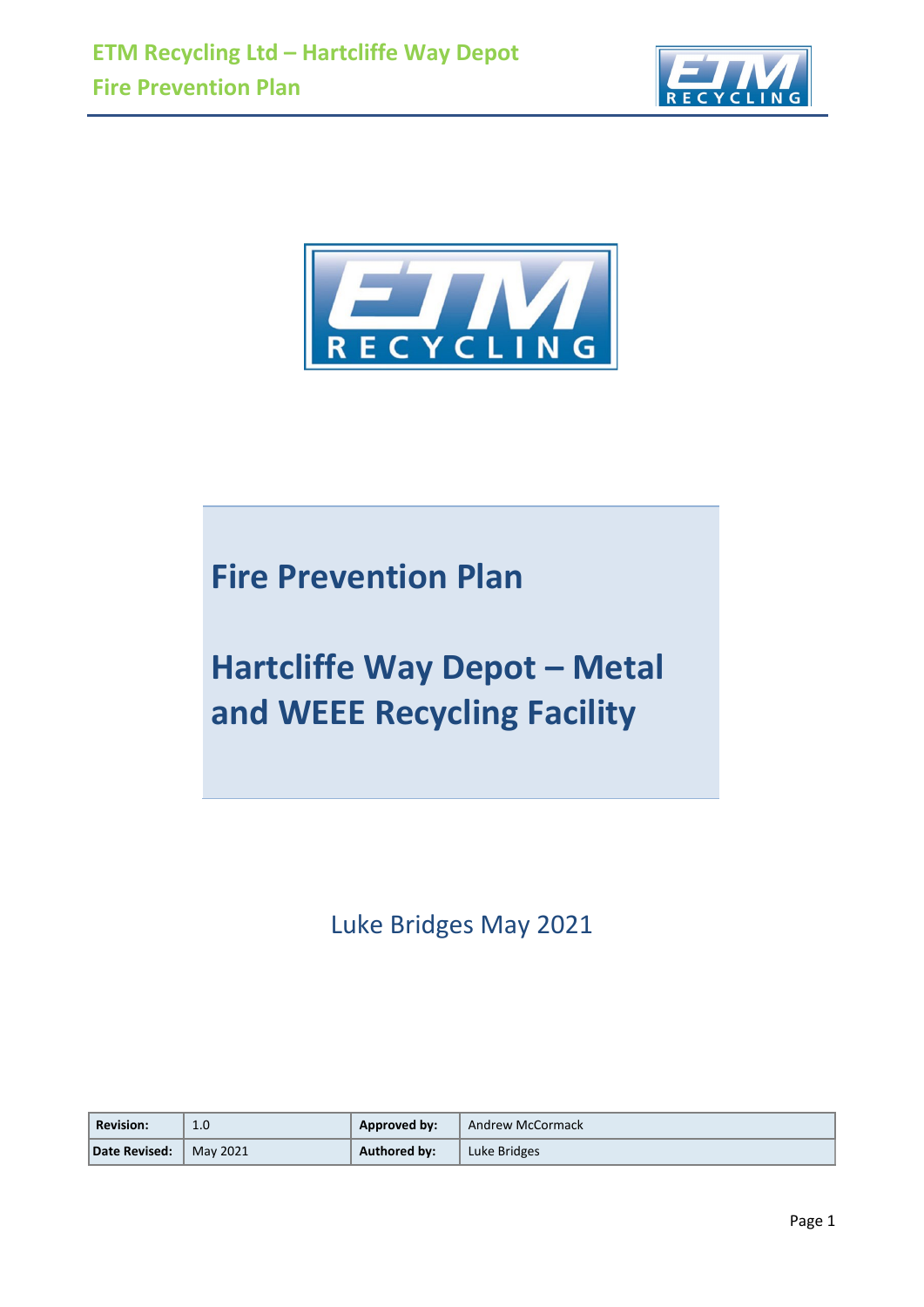# **ETM Recycling Ltd - Hartcliffe Way Depot**

# **Fire Prevention Plan**



| 1.1<br>2.0<br>3.0<br>4.0<br>4.1<br>4.2<br>5.0<br>5.1<br>5.2<br>5.3<br>5.3<br>5.4<br>6.0<br>6.2.<br>6.3.<br>6.4<br>6.5.<br>7.0<br>7.1<br>8.0<br>8.1<br>8.2<br>8.3<br>8.4<br>8.5<br>8.6<br>8.7<br>9.0<br>9.1<br>9.2<br>10<br>10.1<br>10.2<br>10.3<br>11.0<br>11.1<br>11.2<br>11.3<br>12.0<br>12.1<br>12.2 | 1.0 | $\bf INTRODUCTION 33$ |  |
|---------------------------------------------------------------------------------------------------------------------------------------------------------------------------------------------------------------------------------------------------------------------------------------------------------|-----|-----------------------|--|
|                                                                                                                                                                                                                                                                                                         |     |                       |  |
|                                                                                                                                                                                                                                                                                                         |     |                       |  |
|                                                                                                                                                                                                                                                                                                         |     |                       |  |
|                                                                                                                                                                                                                                                                                                         |     |                       |  |
|                                                                                                                                                                                                                                                                                                         |     |                       |  |
|                                                                                                                                                                                                                                                                                                         |     |                       |  |
|                                                                                                                                                                                                                                                                                                         |     |                       |  |
|                                                                                                                                                                                                                                                                                                         |     |                       |  |
|                                                                                                                                                                                                                                                                                                         |     |                       |  |
|                                                                                                                                                                                                                                                                                                         |     |                       |  |
|                                                                                                                                                                                                                                                                                                         |     |                       |  |
|                                                                                                                                                                                                                                                                                                         |     |                       |  |
|                                                                                                                                                                                                                                                                                                         |     |                       |  |
|                                                                                                                                                                                                                                                                                                         |     |                       |  |
|                                                                                                                                                                                                                                                                                                         |     |                       |  |
|                                                                                                                                                                                                                                                                                                         |     |                       |  |
|                                                                                                                                                                                                                                                                                                         |     |                       |  |
|                                                                                                                                                                                                                                                                                                         |     |                       |  |
|                                                                                                                                                                                                                                                                                                         |     |                       |  |
|                                                                                                                                                                                                                                                                                                         |     |                       |  |
|                                                                                                                                                                                                                                                                                                         |     |                       |  |
|                                                                                                                                                                                                                                                                                                         |     |                       |  |
|                                                                                                                                                                                                                                                                                                         |     |                       |  |
|                                                                                                                                                                                                                                                                                                         |     |                       |  |
|                                                                                                                                                                                                                                                                                                         |     |                       |  |
|                                                                                                                                                                                                                                                                                                         |     |                       |  |
|                                                                                                                                                                                                                                                                                                         |     |                       |  |
|                                                                                                                                                                                                                                                                                                         |     |                       |  |
|                                                                                                                                                                                                                                                                                                         |     |                       |  |
|                                                                                                                                                                                                                                                                                                         |     |                       |  |
|                                                                                                                                                                                                                                                                                                         |     |                       |  |
|                                                                                                                                                                                                                                                                                                         |     |                       |  |
|                                                                                                                                                                                                                                                                                                         |     |                       |  |
|                                                                                                                                                                                                                                                                                                         |     |                       |  |
|                                                                                                                                                                                                                                                                                                         |     |                       |  |
|                                                                                                                                                                                                                                                                                                         |     |                       |  |
|                                                                                                                                                                                                                                                                                                         |     |                       |  |
|                                                                                                                                                                                                                                                                                                         |     |                       |  |
|                                                                                                                                                                                                                                                                                                         |     |                       |  |
|                                                                                                                                                                                                                                                                                                         |     |                       |  |
|                                                                                                                                                                                                                                                                                                         |     |                       |  |
|                                                                                                                                                                                                                                                                                                         |     |                       |  |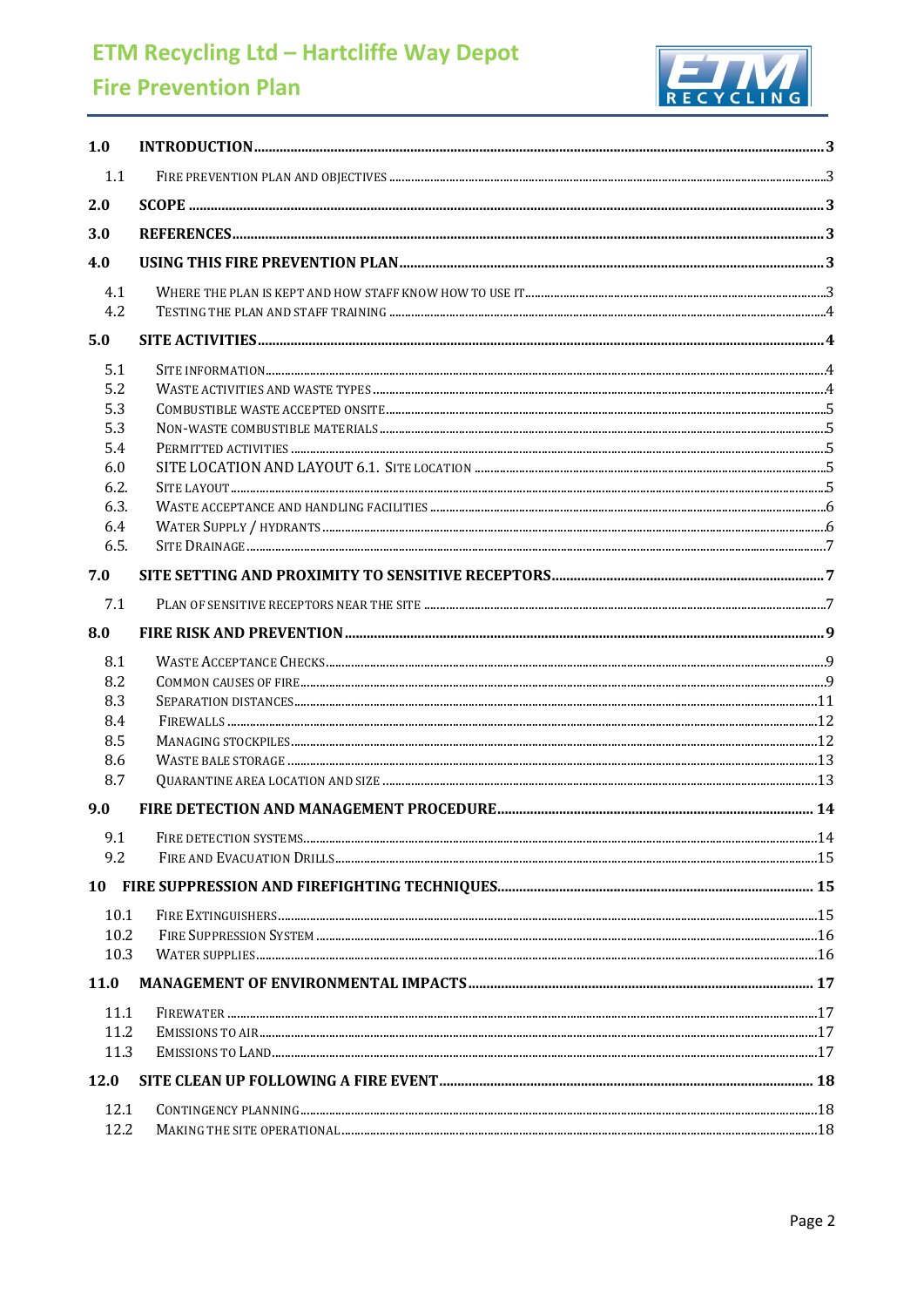

# <span id="page-2-0"></span>1.0 INTRODUCTION

# <span id="page-2-1"></span>1.1 Fire prevention plan and objectives

1.1.1 This Fire Prevention Plan (FPP) has been prepared by MTS Environmental Ltd on behalf of ETM Recycling Ltd in accordance with Environment Agency guidance<sup>1</sup>. The plan applies specifically to the storage of combustible and hazardous waste at the ETM Recycling Ltd facility located at 77 Hartcliffe Way, Bristol, BS3 5SB.

1.1.2 The purpose of this plan is to minimise the likelihood of a fire happening at the ETM Hartcliffe Way site. This plan meets the objectives of the Environment Agency's Fire Prevention Plan Guidance as it identifies the site operations that present a risk of fire and details prevention techniques and measures:

- to minimise the potential for a fire
- to control and extinguish any fire within 4 hours of it starting
- to control the spread of the fire to protect the site and neighbouring areas
- 1.1.3 This FPP will form part of the Environmental Management System (EMS) for the site and will be kept on site.

# <span id="page-2-2"></span>2.0 SCOPE

This FPP applies to the storage of any amount of combustible waste at the ETM Recycling site on Hartcliffe Way. It does not apply to hazardous wastes, excluding waste electrical and electronic equipment (WEEE), but including hazardous waste batteries accepted as a separate waste stream, covered by [Sector Guidance Note](about:blank)   $5.06^2$ .

The plan does not apply to non-waste materials such as gas cylinders, aerosols and combustible liquids as they are covered by addendum to Sector Guidance Note 5.06. However, these must be considered in this plan because they can cause or increase the severity of fire on site.

# <span id="page-2-3"></span>3.0 REFERENCES

1. Fire Prevention Plans: Environmental Permits [https://www.gov.uk/government/publications/fire-prevention-plans-environmental-permits/fire](https://www.gov.uk/government/publications/fire-prevention-plans-environmental-permits/fire-prevention-plans-environmental-permits)[prevention-plans-environmental-permits](https://www.gov.uk/government/publications/fire-prevention-plans-environmental-permits/fire-prevention-plans-environmental-permits) [used in conjunction with *[Fire prevention plan consultation: summary of](about:blank)  consultation responses [and decisions, and Appendix 1: review of guidance and test results](about:blank)*.]

2. Sector Guidance Note S5.06: Recovery and disposal of hazardous and non-hazardous waste

3. Guidance for the storage and treatment of aerosol canisters and similar packaged wastes: addendum to S5.06

# <span id="page-2-4"></span>4.0 USING THIS FIRE PREVENTION PLAN

#### <span id="page-2-5"></span>4.1 Where the plan is kept and how staff know how to use it

4.1.1 ETM Recycling Ltd will inform all site staff of the location of the FPP during induction training and regular fire drill exercises so that it is always easily accessible, including during a fire event. A copy of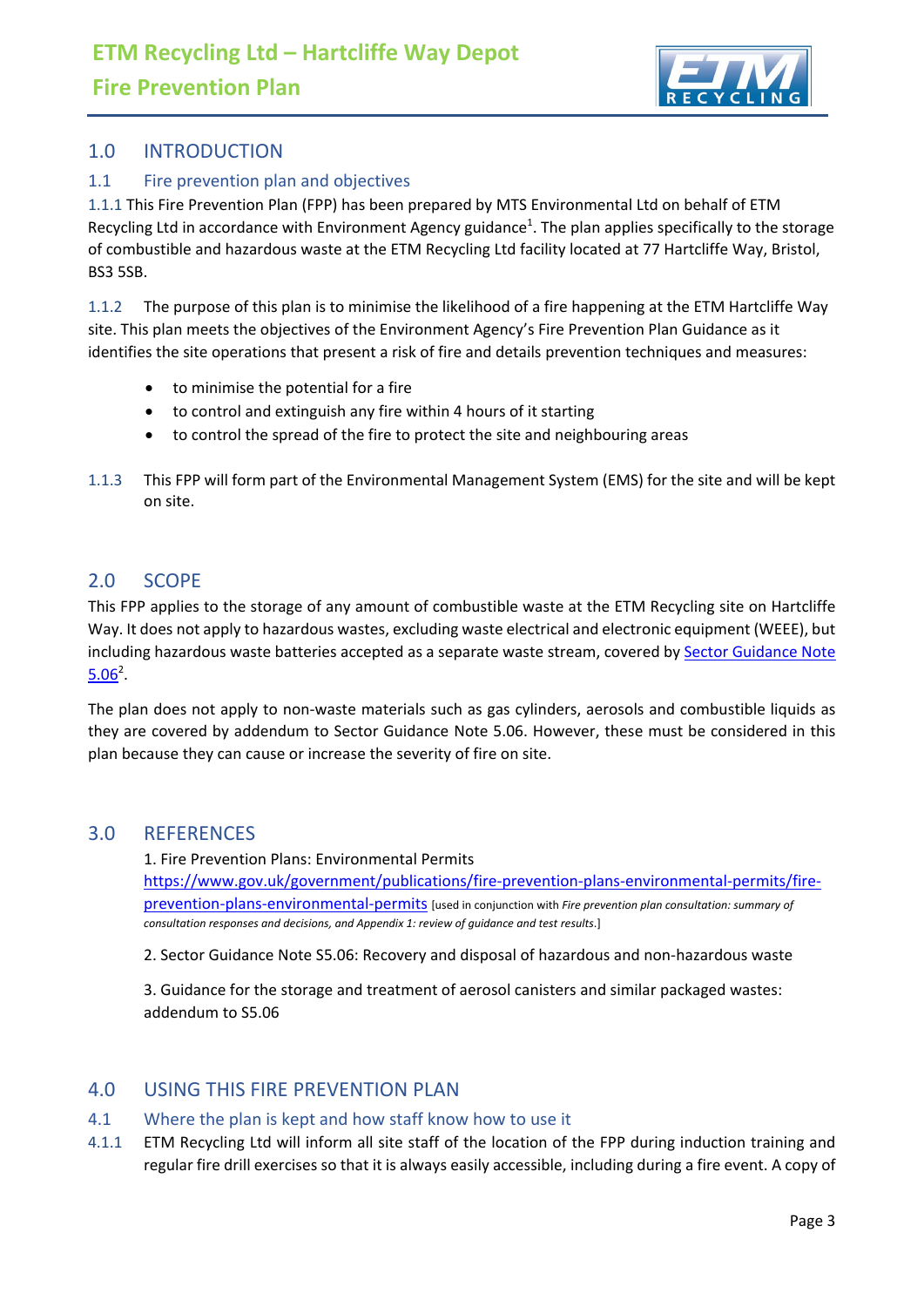

the FPP will be kept in the Main Office on site for easy access by operatives and a second copy will be held off site.

#### <span id="page-3-0"></span>4.2 Testing the plan and staff training

- 4.2.1 All site staff and contractors working onsite will be expected to view the contents of this FPP so that they know what they must do to prevent a fire occurring and how to react if a fire breaks out. To do this, ETM Recycling conducts exercises every month to test how well the plan works and to ensure that all staff understand their responsibilities.
- 4.2.3 All site staff and contractors are trained in safety, fire prevention and firefighting procedures during induction and routine safety and fire prevention awareness training depending on their work activities onsite.
- 4.2.4 Fire and evacuation drills are held at monthly intervals and are co-ordinated by the Site Manager. A training record will be maintained for each member of staff and will be stored in the site office and a designated member of staff will ensure that everyone has received the required induction and training. Each operative will sign and date the Toolbox Talk as confirmation that they have received the training.

# <span id="page-3-1"></span>5.0 SITE ACTIVITIES

#### <span id="page-3-2"></span>5.1 Site information

- 5.1.1 The Site Manager, Andy McCormack is responsible for ensuring the FPP is always adhered to, including all monitoring. In the Site Manager's absence, a suitably qualified member of staff will oversee the management and application of the FPP.
- 5.1.2 The site is operated according to the hours specified below:
	- Monday to Friday 06:00 20:00
	- Saturday  $07:00 12:00$
	- Sunday and Bank/Public holidays closed
- 5.1.3 The plant/equipment used onsite in relation to the waste operations on site are listed below. Only trained operatives will be permitted to operate the plant/equipment.
	- Telehandler Loader
	- 360 Grab
	- Metal shredder
	- Granulator
	- Concrete Batching Silo
	- HGV's (movement of waste material to/from site)

#### <span id="page-3-3"></span>5.2 Waste activities and waste types

5.1.1 This FPP considers the risks associated with fire at the ETM Recycling Hartcliffe Way site. The site is operated as a metal and WEEE recycling, and gully waste dewatering facility that accepts, stores and treats inert, non-hazardous and hazardous wastes. Waste treatment processes carried out onsite when this FPP was written include the following: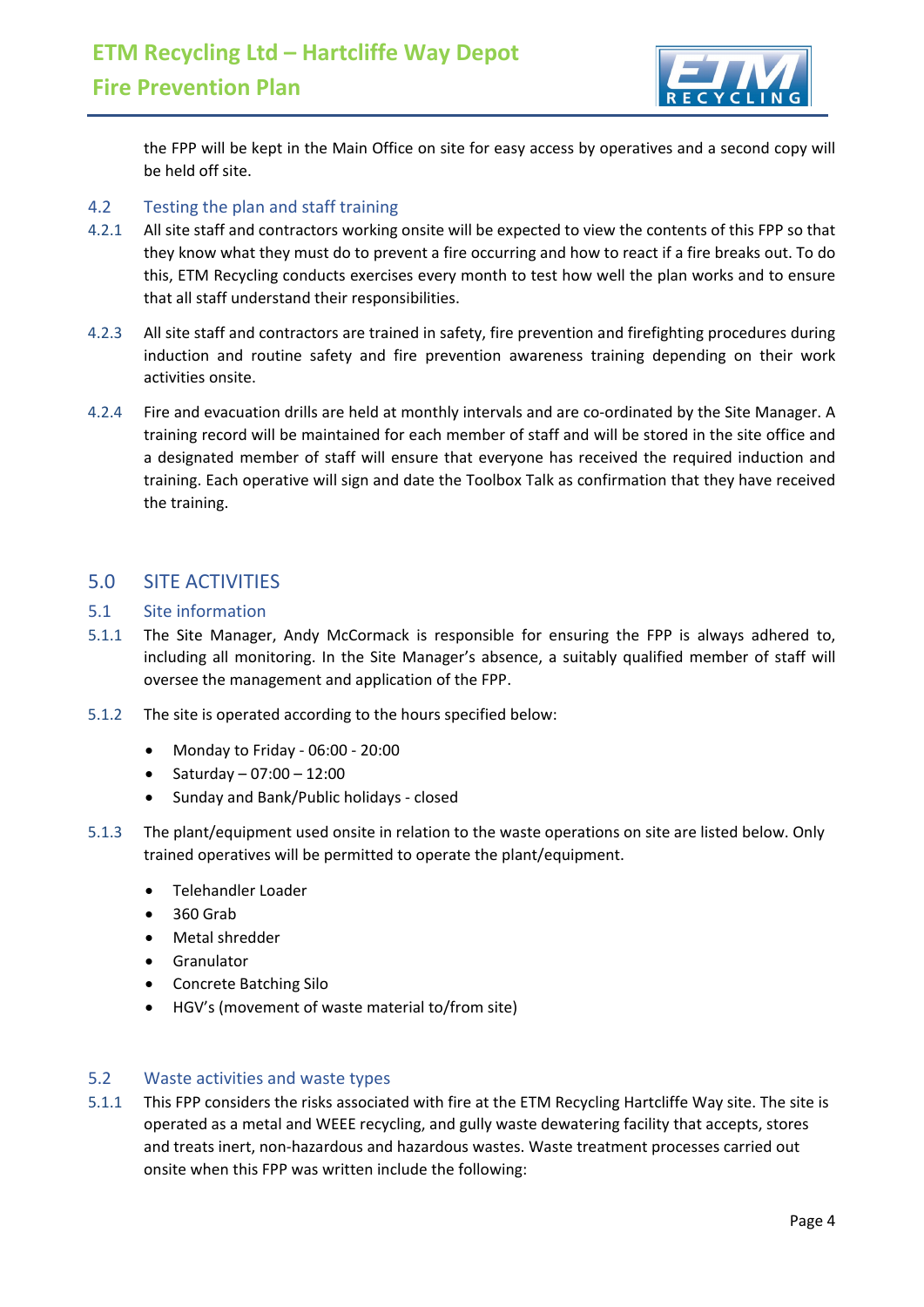

- Manual sorting (by bucket or by hand/picking line)
- Gully waste dewatering (in storage bays)
- Metal shredding (by shredding plant)
- Wire stripping (by manual stripping with pliers and granulators)
- WEEE sorting (by manual sorting)

#### <span id="page-4-0"></span>5.3 Combustible waste accepted onsite

- 5.3.1 Combustible waste that is stored onsite and addressed in this plan include:
	- Scrap metals contaminated or mixed with other waste such as oils or plastics
	- Plastics UPVC
	- WEEE
	- Fragmentiser waste metal wastes

#### <span id="page-4-1"></span>5.3 Non-waste combustible materials

- 5.3.1 Gas cylinders are stored in cages away from storage areas containing combustible waste materials. In the event of a fire these will be removed as soon as practicably possible to avoid contact with the fire as excessive heat can increase internal pressure and cause the cylinder shell to lose its strength and fail.
- 5.3.2 No fuel will be stored on site.

#### <span id="page-4-2"></span>5.4 Permitted activities

5.4.1 Total volumes will not exceed standard rules permit limits of 75,000 tonnes annually. Of which, typically 50,000 tonnes a year of metal WEEE will be accepted and less than 5,000 tonnes of haz WEEE will be accepted. Possibly 5000 tonnes of gully waste will be de-watered. It is estimated that the approximate throughput of material on site annually will be ~60,000 tonnes.

# <span id="page-4-3"></span>6.0 SITE LOCATION AND LAYOUT

#### 6.1. Site location

The site is located at 77 Hartcliffe Way, Bristol, England BS3 5SB. The site is bounded by 4m high concrete walls on three sides and surrounded by mixed industrial developments. The location of the site is shown on the Site Location Plan.

#### <span id="page-4-4"></span>6.2. Site layout

- 6.2.1 Waste quantities and storage locations are shown on the Site Layout Plan. The permitted site has only one main entry point off Hartcliffe Way.
- 6.2.2 The main vehicular entrance used is located on Hartcliffe Way which allows the vehicles to access the permitted site. Only one vehicle at a time can enter the site to tip waste and exit safely. Vehicle drivers are given instructions by telephone prior to site entry and for their next collection, they leave the site as soon as waste is deposited.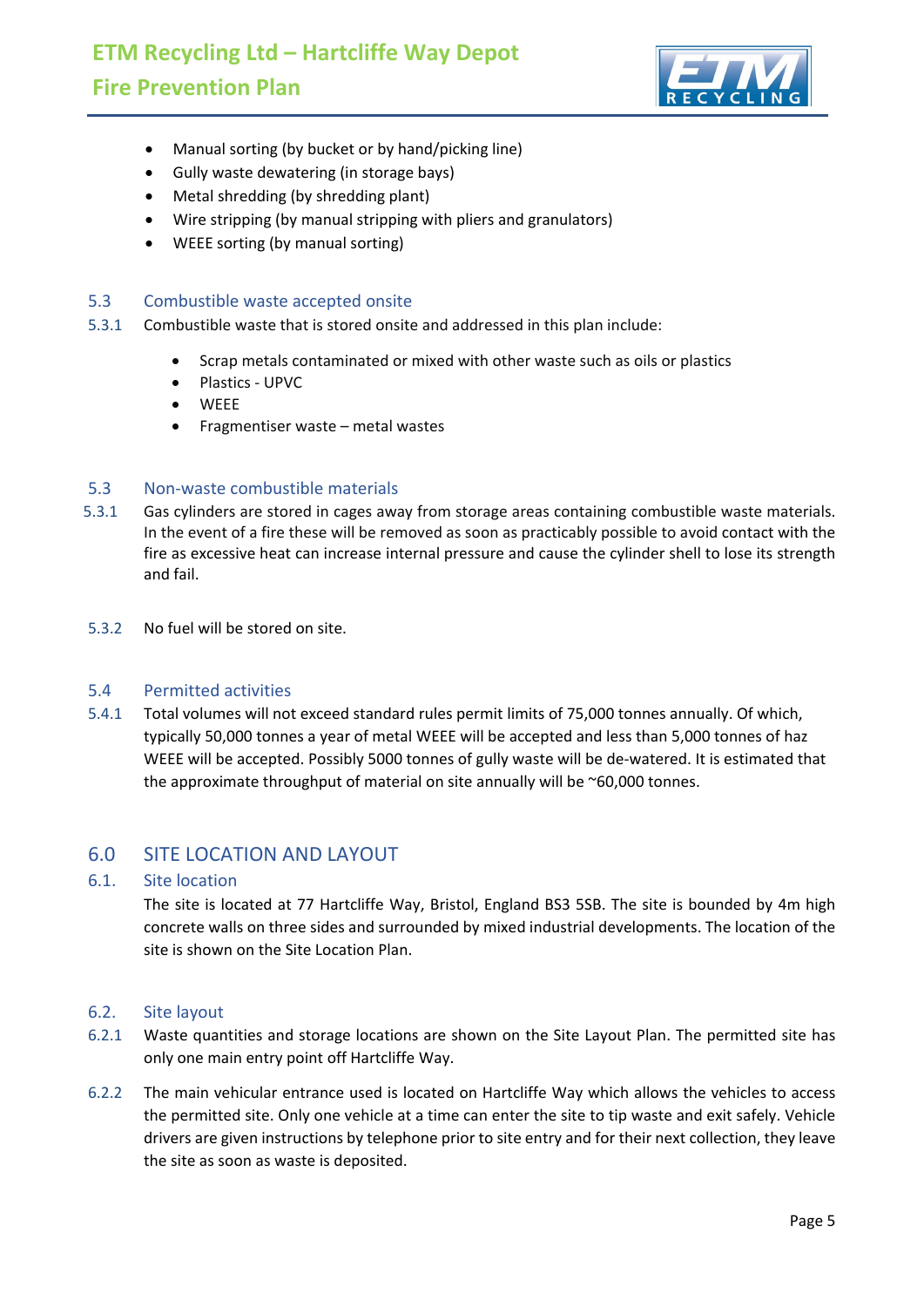

#### <span id="page-5-0"></span>6.3. Waste acceptance and handling facilities

- 6.3.1 Strict waste acceptance procedures are in place at the site and a waste transfer note is completed for every load deposited at the site. Further details regarding waste acceptance are included in Section 3.4 of the ETM Recycling EMS.
- 6.3.2 Waste metal deliveries entering the site are tipped onto an impermeable concrete surface in the open yard near the eastern boundary of the site and are manually inspected and sorted, at this point checks are carried out for combustible materials and the potential for fire.
- 6.3.3 Waste is then processed in the shredder in the weatherproof building, fragmentised waste is then manually sorted and undergoes further processing in the granulator if necessary.
- 6.3.4 Gully waste is stored as 20 03 03 in dewatering bays in the north western corner of the site. All other wastes are stored in stockpiles along the eastern edge of the site.
- 6.3.5 Waste is received in enclosed 28 tonne vehicles or sealed containers, it is then inspected, shredded and transferred to secure, clearly identified containers in the sorting building which are locked when not being loaded.
- 6.3.6 WEEE waste is separated into small mixed WEEE, televisions and display equipment (including those containing mercury backlights), batteries, fluorescent lamps and large domestic appliances, such as fridges. Site operatives are vigilant to ensure that segregated WEEE waste is stored in the dedicated container in the WEEE storage area and that non WEEE waste is not deposited with WEEE.
- 6.3.7 Any waste types that pose a fire risk are sorted and stored carefully in separate covered containers within the sorting building away from other combustible waste.
- 6.3.8 The covered building contains four separate areas: the site office, metal/WEEE sorting and storage area, civils projects manufacturing area and non-ferrous metal stockpile.
- 6.3.9 The onsite positive drainage system is managed from the pumphouse container in the north western corner of the site.
- 6.3.10 The quarantine area is located in the southern side of the site next to the offices. It is located away from any stored material to prevent contamination and the spreading of fire if smouldering material is placed here. The quarantine area is 5m x 5m.
- 6.3.11 The Site Layout Plan shows all areas of the site so any fire outbreak can be easily accessed and extinguished.

#### <span id="page-5-1"></span>6.4 Water Supply / hydrants

- 6.4.1 The main water supply to the site is from the building in the south of the site where a hose pipe can be connected to a mains supply of water. This water can act as a supply for firefighting.
- 6.4.2 A holding tank is located in the pumphouse and can be fitted with a submersible pump.
- 6.4.3 There is no fire hydrant near the site so the main source of water will be from the mains water supply and holding tank.
- 6.4.4 Avon Fire and Rescue Service is located ~15m from the site so access to the site in an event of a fire would be extremely fast.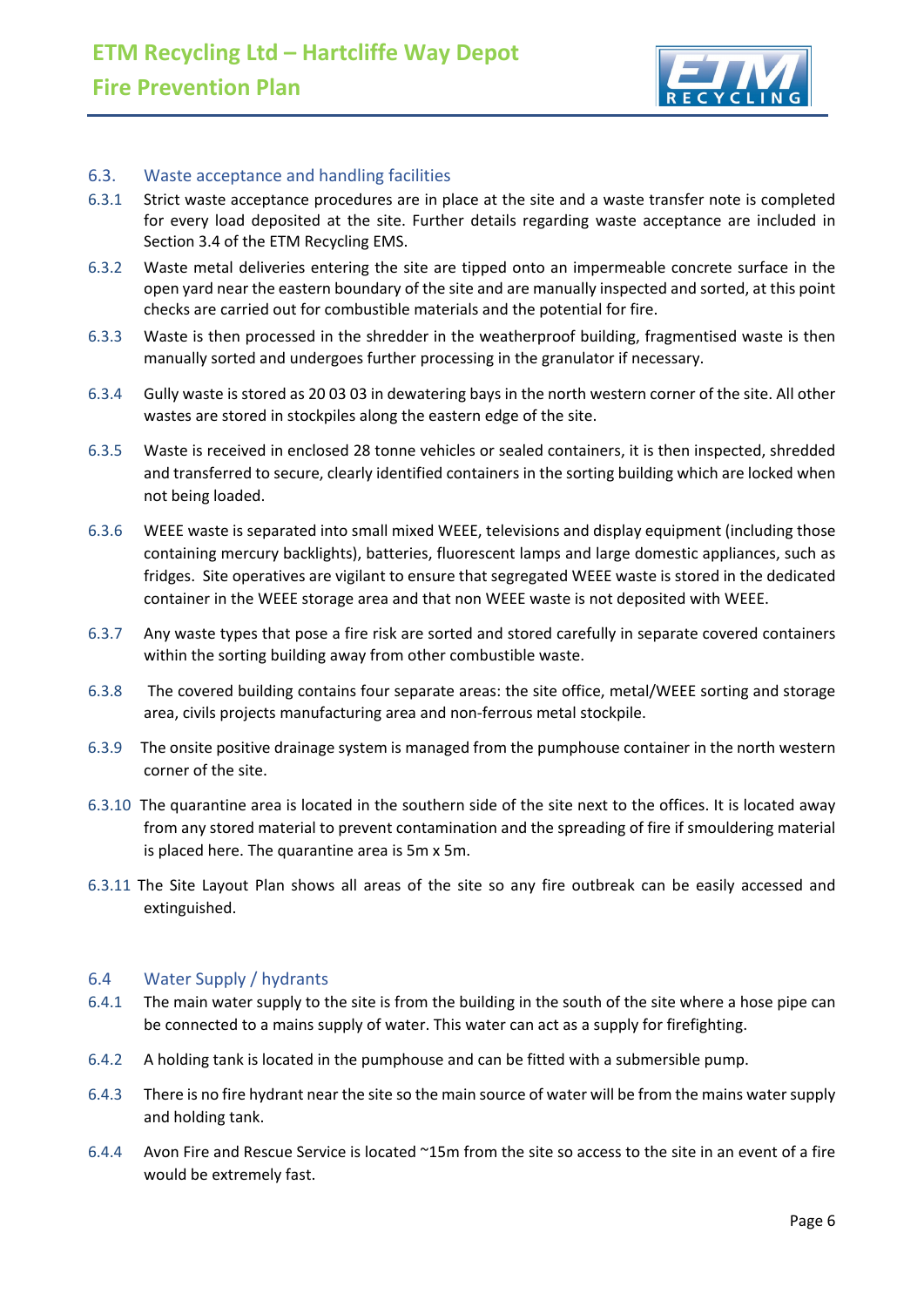

#### <span id="page-6-0"></span>6.5. Site Drainage

- 6.5.1 The entire site is surfaced with impermeable concrete and drains into three gullies along the northern boundary to accommodate the natural fall of the site. The gullies drain into a 5,000L full retention interceptor, fitted with smart sponges, connected to a holding tank. All surface water is collected into this system. The holding tank then drains into a manhole which connects to a foul sewer on site, all surface water drains into this system providing an effective water management system for the site. The holding tank has a pen stop valve to retain surface run-off water following a leak, spill or fire event.
- 6.5.2 The drainage system is regularly maintained to prevent flooding on the site.
- 6.5.3 There is enough water available for firefighting from the mains local water supply, however due to the size constraints of the site only small amounts of waste can be stored. The most important aspect of fire prevention is fundamental to the way the site operates, as no waste, combustible or other, remains on site for more than 14 days.

# <span id="page-6-1"></span>7.0 SITE SETTING AND PROXIMITY TO SENSITIVE RECEPTORS

#### <span id="page-6-2"></span>7.1 Plan of sensitive receptors near the site

7.1.1 When preparing this FPP, the need to protect nearby sensitive receptors was considered. The sensitive receptor plan and the site location plan show all receptors within a 1km radius of the site that could be affected by a fire. Local receptors identified for this FPP are listed in Table 1. To minimise the impact on the local area and associated receptors from a fire on site, this document details the mitigation measures which will decrease the likelihood of a fire occurring on site and limit the size and duration of a fire if it does occur.

| Receptor                             | Distance from site (m)       | <b>Direction</b> |  |  |
|--------------------------------------|------------------------------|------------------|--|--|
| <b>Residential</b>                   |                              |                  |  |  |
| Properties on Wimborne Road          | 180m                         | North            |  |  |
| Properties on Aylesbury Crescent     | 480m                         | North East       |  |  |
| Properties on Novers Hill            | 200 <sub>m</sub>             | East             |  |  |
| Properties on Ilchester Crescent and | 480m                         | West             |  |  |
| <b>Brooklyn Road</b>                 |                              |                  |  |  |
| Properties on Headley Lane           | 230m                         | South West       |  |  |
| Properties on Parson Street          | 370 <sub>m</sub>             | North            |  |  |
| Properties on Lynton Road            | 365m                         | North East       |  |  |
| <b>Woodland and Waterways</b>        |                              |                  |  |  |
| Local Nature Reserve (Manor Woods    | 275m                         | South West       |  |  |
| Valley)                              |                              |                  |  |  |
| Deciduous Woodland                   | 125-1000m radius of the site | All directions   |  |  |
| River Malago                         | 60 <sub>m</sub>              | West             |  |  |
| <b>Sensitive Land Uses</b>           |                              |                  |  |  |
| Avon Fire and Rescue Service         | 15 <sub>m</sub>              | West             |  |  |
| Osborne Court Care Home              | 950 <sub>m</sub>             | North            |  |  |
| Knowle West Healthy Living Park      | 460m                         | East             |  |  |
| Knowle DGE Learning Centre           | 400m                         | South East       |  |  |
| Parson Street Primary School         | 550 <sub>m</sub>             | North            |  |  |
| Cheddar Grove Primary School         | 890m                         | South West       |  |  |

#### **Table 1:** List of receptors within 1km from the ETM Hartcliffe Way site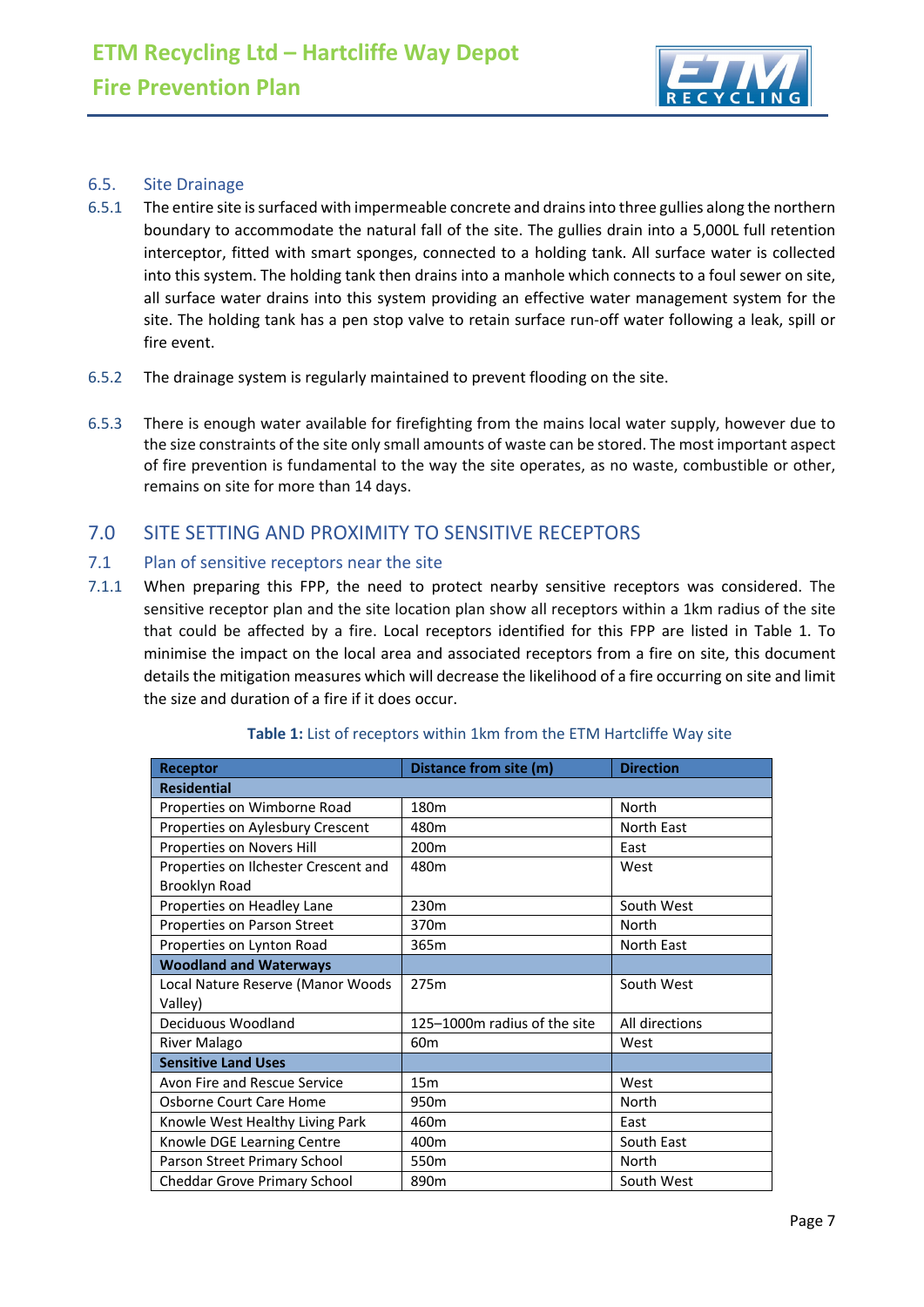# **ETM Recycling Ltd – Hartcliffe Way Depot**

# **Fire Prevention Plan**



| <b>Headley Park Primary School</b>      | 1000m            | South      |  |
|-----------------------------------------|------------------|------------|--|
| Greenfield E-ACT Academy                | 600m             | South      |  |
| Anne's House Childcare Centre           | 930m             | North      |  |
| Knowle West Children's Centre           | 550m             | East       |  |
| <b>Broadbury Road Police Station</b>    | 800m             | East       |  |
| South Bristol Christian Centre          | 940m             | North      |  |
| Bedminster Road Gospel Hall             | 685m             | North      |  |
| Salem Chapel                            | 830m             | North West |  |
| St Oswald's Church                      | 1000m            | West       |  |
| <b>Industrial/Commercial</b>            |                  |            |  |
| Novers Hill Trading Estate              | 50 <sub>m</sub>  | East       |  |
| <b>Bristol Vale Centre for Industry</b> | 300m             | North West |  |
| <b>Bristol Community Transport Hub</b>  | 180 <sub>m</sub> | North      |  |
| Esso Hartcliffe Way                     | 10 <sub>m</sub>  | West       |  |
| Knowle West Media Centre                | 640m             | East       |  |
| <b>Hubsta Charging Station</b>          | 125m             | South      |  |
| Broad Plain Rugby Football Club         | 800m             | North      |  |
| Marksbury Road Library                  | 690m             | North      |  |
| Enterprise Rent-A-Car                   | 85m              | North West |  |
| <b>City Central Cattery</b>             | 775m             | North West |  |
| <b>Public Rights of Way</b>             |                  |            |  |
| Public Footpath (off Headley Lane)      | 275m             | South West |  |
| <b>Public Footpath (Novers Steps)</b>   | 415m             | North East |  |
| Public Footpath (off Hartcliffe Way)    | 490m             | North      |  |
| Infrastructure/utilities                |                  |            |  |
| Hartcliffe Way (A4174)                  | 10 <sub>m</sub>  | West       |  |
| Parson Street train station             | 720m             | North      |  |
| Hartcliffe Way Bus Stop                 | 150m             | South West |  |
| Groundwater                             |                  |            |  |
| The site is not within a source         |                  |            |  |
| protection zone or drinking water       |                  |            |  |
| safeguard zone                          |                  |            |  |

- 7.1.2 Most receptors in the surrounding area are industrial and commercial businesses. The site sits within a site containing numerous businesses, including a trading estate, transport hub and car sales depot. The nearest residential receptors are located 180m to the north on Wimborne Road and 200m to the east on Novers Hill. There are numerous residential properties beyond the nearest receptors in all directions from the site.
- 7.1.3 There is one care home (Osborne Court Care Home), four primary schools (Parson Street, Cheddar Grove, Headley Park primary schools and Knowle DGE Learning Centre), four churches, a local nature reserve, the River Malago and no hospitals within 1,000m of the site.
- 7.1.4 There are no electricity pylons on or adjacent to the site.
- 7.1.5 There are no European Sites, SSSIs, AONBs or country parks within 1km of the site. The site does not lie in a source protection area (see Figure 1) or drinking water safeguard zone, although it is located on a designated Secondary B Aquifer for bedrock. To protect the Secondary Aquifer, measures will be employed to prevent the escape of any water used to manage fires to the surrounding area, for further detail see Section 11.1.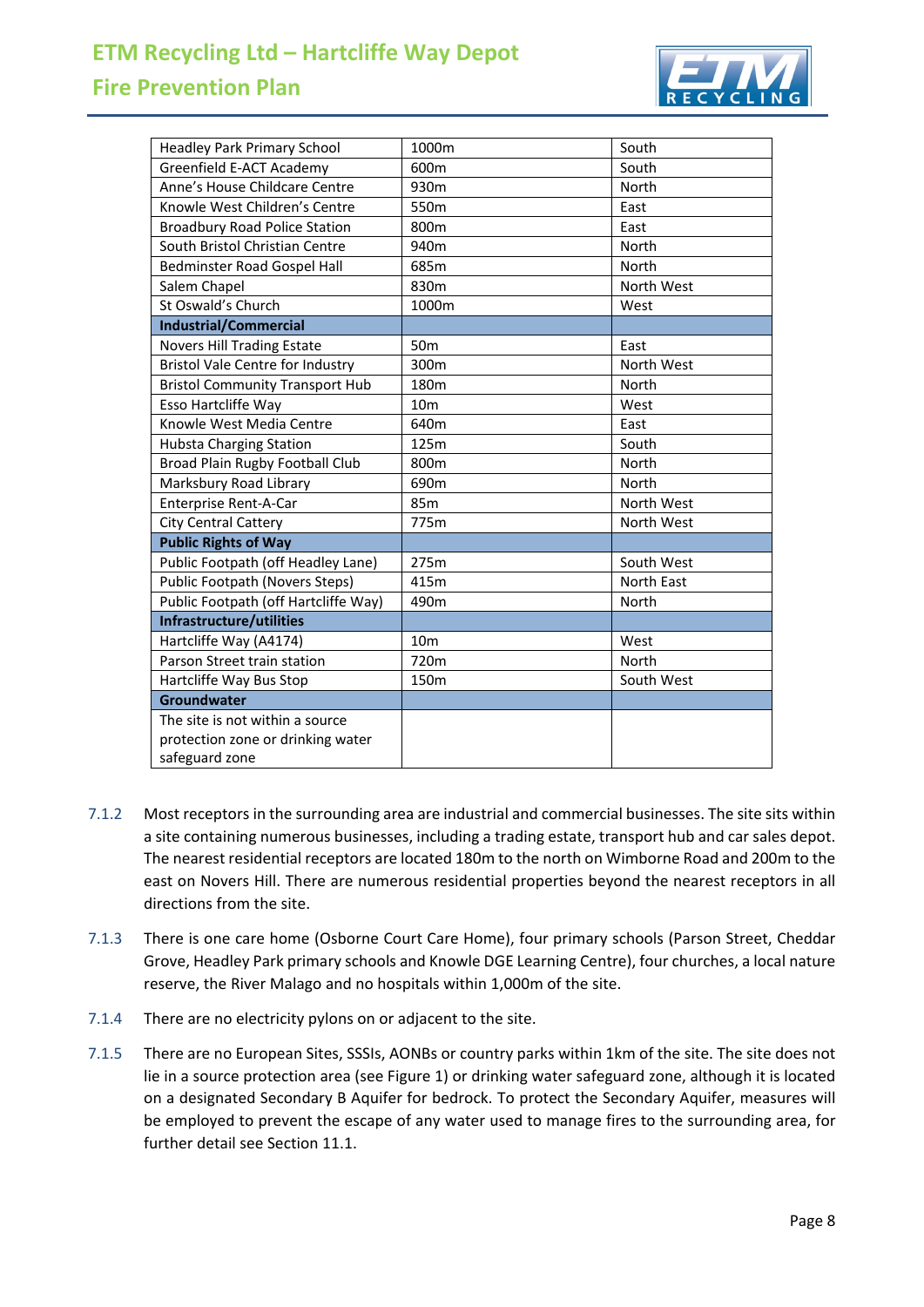





# <span id="page-8-0"></span>8.0 FIRE RISK AND PREVENTION

#### <span id="page-8-1"></span>8.1 Waste Acceptance Checks

8.1.1 The facility is permitted to accept a range of non-hazardous and hazardous wastes (detailed in the EMS) and all incoming wastes are visually checked for signs of combustion, i.e. flames or smouldering, upon receipt at the site. Any non-compliant or smouldering wastes that are identified on arrival will be extinguished and reloaded onto the vehicle/skip or moved immediately to the quarantine area to await safe removal from site. Wastes that are identified as being at risk of combustion will be segregated in the sorting area and closely monitored or dampened using the mains water supply.

#### <span id="page-8-2"></span>8.2 Common causes of fire

#### 8.2.1 **Arson/ Theft**

The ETM Recycling whole site is surrounded by a 4m high concrete wall with a locked and secure gate at the entrance. CCTV operates during and outside of working hours to monitor unauthorised access to the site. Gates and walls are inspected daily, and any damage or faults recorded in the site diary. No fuel is kept on site and gas supplies are under lock. Any hazardous and combustible wastes are stored in a secure, covered building with security systems in place.

#### 8.2.2 **Plant and equipment**

All equipment at ETM Recycling is inspected regularly and maintained according to the manufacturer's instructions. In addition, all vehicles are fitted with fire extinguishers and dust filters. Maintenance of plant and equipment is carried out by external resources or by the manufacturer and records are maintained of service schedules, breakdowns and plant failures. All pre-operational checks on plant include a visual inspection of electricity cables. A defect report is completed for any damaged plant or equipment.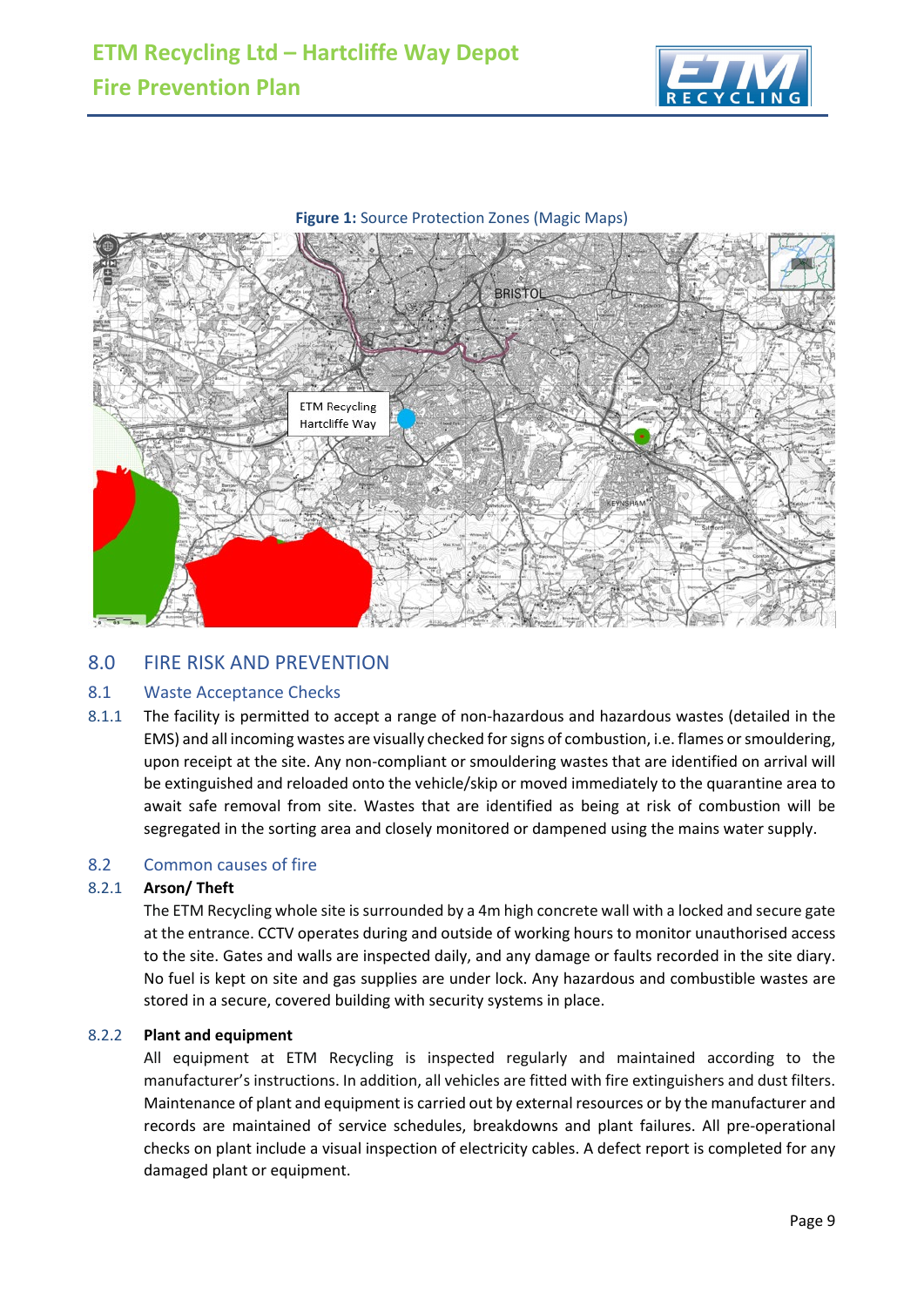

#### 8.2.3 **Electrical faults and damaged cables**

Since sparks may be caused by faulty equipment, staff are trained to visually inspect equipment and to report loose connections, damaged cables and other faults. Damaged equipment will not be used until it is repaired to prevent the risk of fire. Maintenance of onsite electrics, legally required or procedural electrical inspections and repairs will be carried out by qualified electricians. All onsite electrics will be certified by a qualified electrician. In the event of an electrical fault or damaged equipment, repairs or replacements will be undertaken at the earliest opportunity.

#### 8.2.4 **Electrical certification**

Electrical equipment onsite is checked and fully certified by a qualified electrician and regulatory electrical safety standards will always be complied with. Maintenance records are stored in the site office.

#### 8.2.5 **Maintenance and repairs**

ETM Recycling regularly inspects all site infrastructure and equipment, and any maintenance and repairs are carried out by suitably qualified persons in accordance with safe working practices. Identifying damaged equipment and other faults or breaches that pose a safety risk minimises the risk of fire. Details of all inspections, servicing, maintenance and repairs are recorded in the site diary.

#### 8.2.6 **Discarded smoking materials**

Smoking is not permitted on the ETM Recycling site. The designated smoking area is off the permitted site which is at a safe distance from stored and combustible wastes to prevent accidental ignition.

#### 8.2.7 **Hot works safety working practices and hot exhausts**

ETM Recycling does not carry out any hot works on the site. Staff will visually check for any signs of fire and for dust settling on hot exhausts and engine parts of vehicles, which will be brushed off if necessary. In the event of hot works being undertaken onsite, following their completion a fire watch will be carried out.

#### 8.2.8 **Fire watch procedures**

All inspections, fire watches and preventative actions taken will be recorded within the site diary.

#### 8.2.10 **Ignition Sources**

Naked flames, heaters, heating pipes, mobile plant, equipment, light bulbs and any other sources of ignition will not be used within 6 metres of combustible waste to avoid sparks reaching the stockpiles. Where it is not possible to maintain these requirements ignition sources shall be enclosed or screened by a protective covering.

#### 8.2.11 **Batteries in ELVs**

The ETM Recycling site does not accept end of life vehicles.

#### 8.2.12 **Leaks and spillages of oils and fuels**

ETM Recycling inspects all plant for leaks or spillages of fuel, hydraulic fluids or coolant at the start of the working day. Any leakages or other faults are recorded in the site diary and addressed immediately. If a delivery vehicle is leaking fuel or other oils the driver will be notified straightaway. Sand or other suitable material in the spill kit will be used to absorb any spilled fuel or other combustible liquid. Sand, buckets, plastic bags and shovel is stored in the storage container in the south east corner of the site, which is marked on the site layout plan. Contaminated spill kit material will be sealed in a bag and disposed of at a permitted facility.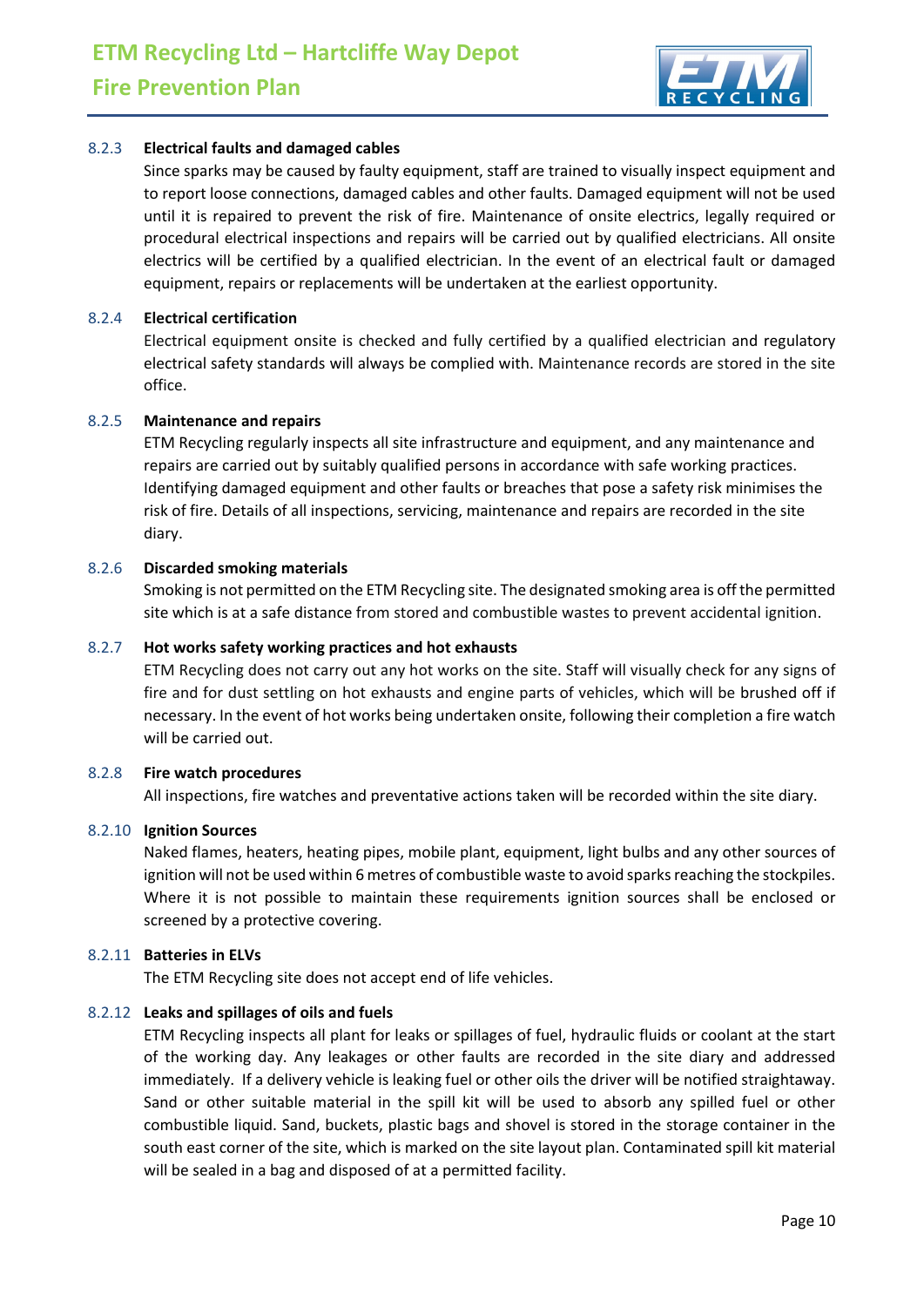

#### 8.2.13 **Build-up of loose combustible waste, dust and fluff**

Routine inspections are carried out daily in the storage areas to identify build ups of loose combustible wastes, dust and fluff, however, all site staff are trained to check for potential dust emissions during their work activities. These checks are recorded in the site diary. Dusty material will be suppressed and removed using a hose. The quantity of stored waste is regularly monitored and will not exceed the capacity of the storage containers. Storage areas, containers and the sorting area will be inspected and cleaned regularly to prevent the build-up of any waste, dust and fluff, any loose waste will be disposed of accordingly and moved to a licenced waste disposal facility at the earliest opportunity.

#### 8.2.14 **Reactions between wastes**

All wastes accepted are checked for signs of combustion in accordance with the pre-acceptance procedure detailed in Section 6.3. This procedure ensures that waste items that are unstable and pose a fire risk (metals, WEEE and plastics) are assigned to the correct storage area/container and are kept separate from incompatible wastes. Following segregation wastes are then safely stored in containers in the sorting/storage areas in the covered building that is weatherproof and equipped with fire walls. Any non-permitted wastes are transferred immediately to the quarantine area for removal from site within five working days.

#### 8.2.15 **Deposited hot loads**

The ETM Recycling site will not conduct any hot works and the storage and sorting area for combustible waste is covered to reduce exposure and heating from the sun. However, if a hot load is received, a fire quarantine area is provided to store hot loads and smouldering waste that has the potential to combust. This is an area of impermeable hard standing located in the southern side of the site and is over 6 metres from the waste storage area.

#### 8.2.16 **Prevent self-combustion**

All waste stored on site will comply with Section 10.2 of the EA's FPP guidance and ETM Recycling will only store combustible waste in containers with a 30  $\text{m}^3$  capacity in 40-yard high sided roro skips in the waste reception and storage area, and in  $1 \text{ m}^3$  bags in the waste processing unit, that minimise pile sizes and store wastes in their largest form, as shown in Table 2. All storage containers are easily accessible can be moved as soon as necessary if a fire occurs.

All waste has undergone pre-acceptance checks and combustible waste is managed on a first in first out policy with no waste being stored on site for longer than 14 days. Existing waste is kept in a separate stockpile to new material to ensure that the former is stored for up to 14 days, which minimises over-stocking and the risk of overheating.

A member of staff will be designated to carry out a fire watch at the end of each shift, and whenever high-risk activities are undertaken.

Inert waste stored on the site are considered non-combustible and the storage of such has not been referenced in this FPP as it will be governed by other working documents such as the EMS.

#### <span id="page-10-0"></span>8.3 Separation distances

8.3.1 All stockpiles of combustible waste are stored in containers that resist both radiative heat and flaming that are stored inside the covered, weatherproof building. No combustible waste is stored in open stockpiles. Any potentially combustible non-permitted wastes will be immediately moved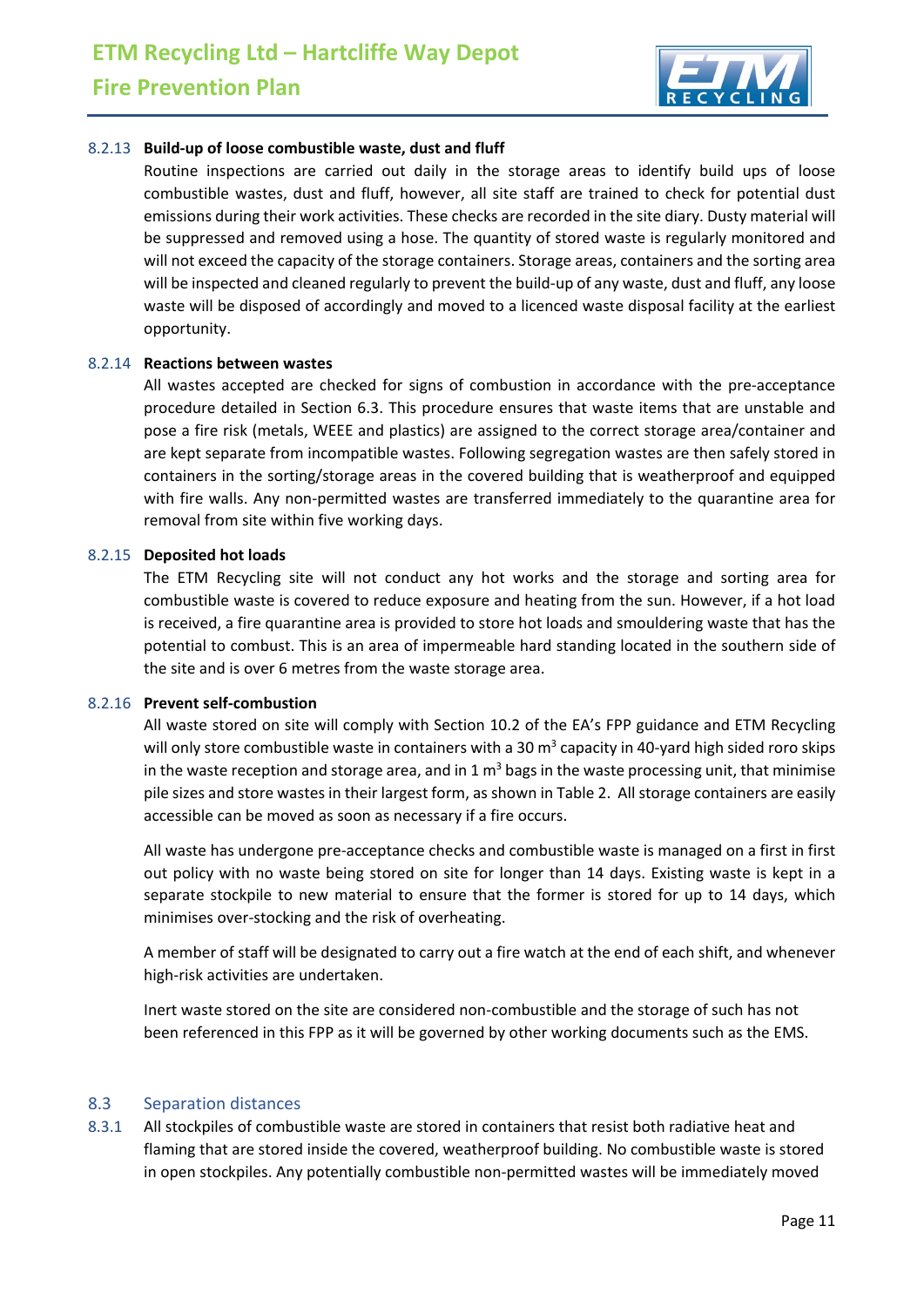

to the quarantine area and removed from the site as soon as is practicable within five working days.

#### <span id="page-11-0"></span>8.4 Firewalls

- 8.4.1 Combustible wastes will only be stored in the waste storage areas shown on the site layout plan. The WEEE storage comprises of waste containers comprising of metal skips(40 yard high sided roro skips) which are fire resistant and able to stop fire spreading outside of the storage area. Storage bays which store street cleaning residues and soils are constructed from 8-inch-thick concrete walls which are sealed to ensure fire resistance and to prevent a fire spreading outside/inside the bay. The containers and storage bays provide a minimum of 2 hours' fire resistance to allow waste to be isolated and extinguished using the appropriate method within 4 hours. To avoid igniting other wastes, no burning material will be moved outside the bay walls or containers, it will only be moved once it is extinguished and cooled. The site is enclosed by three 8-inch-thick concrete walls which prevent any fire from escaping the site and causing hazards to the surrounding area.
- 8.4.2 Once material is sorted it will be transferred to the waste processing unit and stored in storage bags. This is in an enclosed building where the walls will act as firewalls to prevent fire spreading to the rest of the yard. The storage bags will be made out of flame retardant polypropylene material.

#### <span id="page-11-1"></span>8.5 Managing stockpiles

- 8.5.1 All combustible or hazardous waste streams are stored in 40 yard high sided roro skips in the waste reception and storage area, once the material is sorted and moved into the waste processing unit it is stored in storage bags (with a volume of  $1m<sup>3</sup>$ ). As detailed in 8.2.16, combustible waste is managed on a first in first out policy and a 14-day rotation meaning that combustible waste is stored for a maximum of 14 days on site, which is well within the permitted storage times stated in the environmental permit.
- 8.5.2 Each storage container has a maximum volume of 30  $m<sup>3</sup>$ . This prevents storage bays and containers exceeding the maximum capacities allowed, as listed in Table 2, and ensures that flames cannot reach anything beyond the firewall or container.
- 8.5.3 Combustible waste is only stored in piles of up to 30 m<sup>3</sup> for a maximum of 14 days and so temperature checks and stock rotation are not carried out. Stored wastes are inspected daily for fire risks, such as smouldering, and the findings recorded in a daily site diary. Stockpiles are also inspected to ensure volume limits are not exceeded.
- 8.5.4 Containers are checked for visual signs of damage, incorrect stacking and leaks. Any issues are actioned immediately, and remedial action taken. Waste stored in containers, such as skips that have a capacity greater than 1,100 litres, are accessible so that fire inside can be extinguished. In the event of a fire, containers onsite can be easily moved to prevent the fire spreading. A tracked excavator will be used to move skips to an area where the fire can be extinguished using water or an appropriate extinguisher.
- 8.5.5 Some metal wastes and WEEE are mechanically processed through shredding. This activity will be constantly observed by a trained operator and the plant routinely inspected for defects to reduce the risk of fire. Wastes will be processed in small batches to avoid over-heating of the machine or waste. All processing will be carried out in accordance with manufacturers guidance.
- 8.5.6 Waste stored in the waste processing unit will not be exposed to direct sunlight. This will minimise external heating.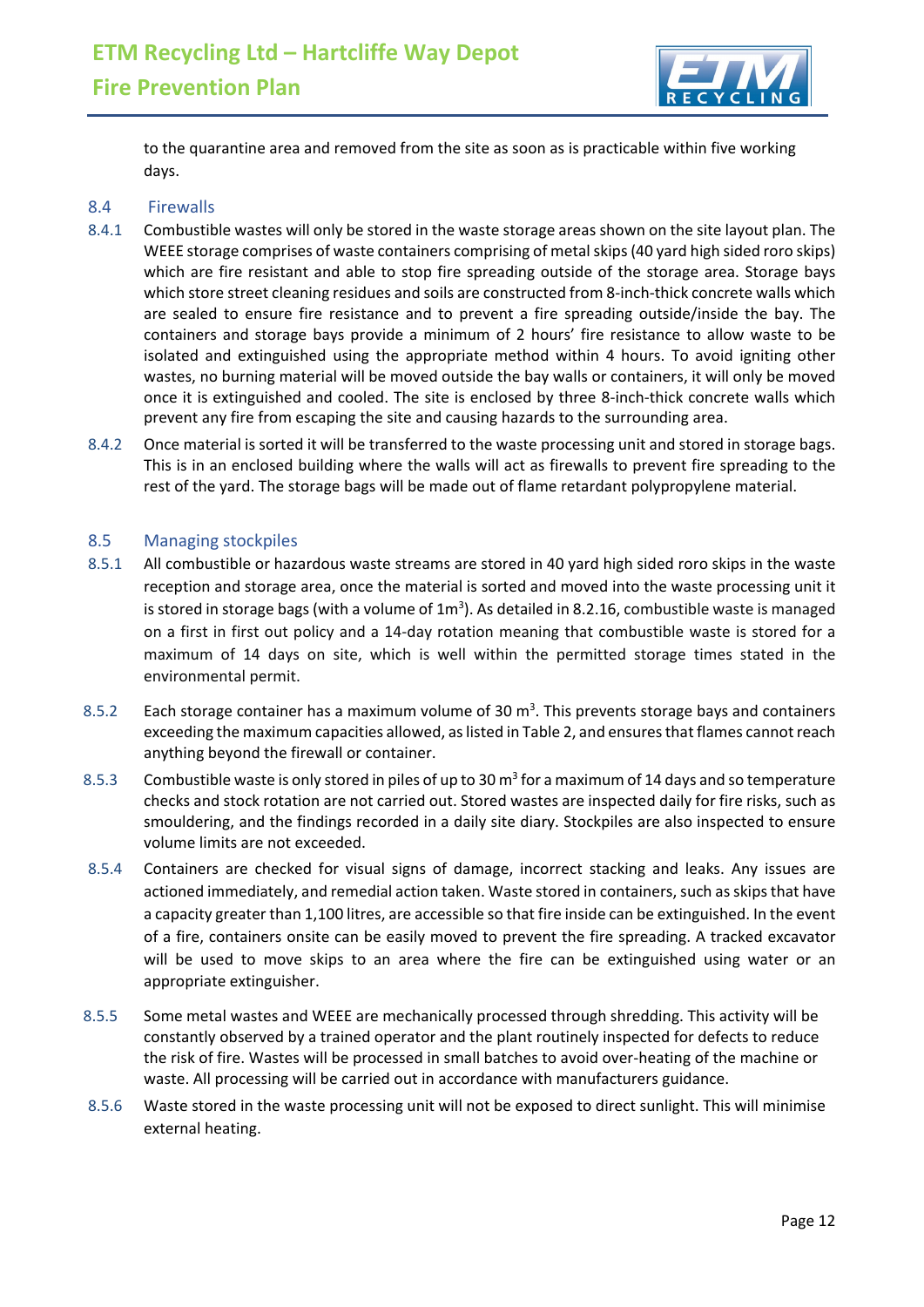

### <span id="page-12-0"></span>8.6 Waste bale storage

#### 8.6.1 No waste baling will be carried out on the ETM Hartcliffe Way site and no compactor is used on site.

| <b>Waste stream</b>                                           | Location (must<br>match site plan)                                                                                    | How it is stored<br>For example this<br>may include piles,<br>bays, containers,<br>skips, racks, bales | Max.<br>length<br>/m | Max.<br>width /<br>m | Max.<br>height /<br>m | Volume /<br>m <sup>3</sup> | Max. time it<br>will be<br>stored |
|---------------------------------------------------------------|-----------------------------------------------------------------------------------------------------------------------|--------------------------------------------------------------------------------------------------------|----------------------|----------------------|-----------------------|----------------------------|-----------------------------------|
| Metals and metal<br>containing waste<br>(ferrous/non-ferrous) | Pre-processed in<br>the Waste<br>Reception &<br>Storage Area.<br>Processed in the<br><b>Waste Processing</b><br>Unit. | Pre-processed in<br>high sided<br>containers and<br>processed in<br>storage bags.                      | 5.4                  | 2.4                  | 2.8                   | 30                         | 14 days                           |
| <b>WEEE</b>                                                   | Pre-processed in<br>the Waste<br>Reception &<br>Storage Area.<br>Processed in the<br><b>Waste Processing</b><br>Unit. | Pre-processed in<br>high sided<br>containers and<br>processed in<br>storage bags.                      | 5.4                  | 2.4                  | 2.8                   | 30                         | 14 days                           |
| <b>Street cleaning</b><br>residues                            | Storage bays in the<br>Waste Reception &<br>Storage Area                                                              | Stored in storage<br>bays.                                                                             | 6.6                  | 5.4                  | 4.0                   | 140                        | 14 days                           |

#### **Table 2:** Maximum Stockpile Size by Waste Type

#### <span id="page-12-1"></span>8.7 Quarantine area location and size

- 8.7.1 A Fire Quarantine Area is provided to store smouldering waste that has the potential to combust. This is an area of impermeable hardstanding surface located in the southern side of the site. The area is over 6m from waste stored on site.
- 8.7.2 The largest piles of combustible waste are contained in skips and measure around 30  $\text{m}^3$  in volume if stored at full capacity. The quarantine area needs to hold 50% of the above volume. The quarantine skip measures 20 yards and could hold a volume of 15  $m<sup>3</sup>$  of material if at full capacity which is adequate to store 50% of the largest pile stored onsite.
- 8.7.3 Any non-permitted wastes temporarily stored within the quarantine area during the event of a fire will be manually removed and loaded into the empty skip, at container 8 on the site layout plan, to be moved to a licenced waste disposal facility at the earliest opportunity. This will ensure that there is full capacity for burning wastes that may be removed from the covered storage area.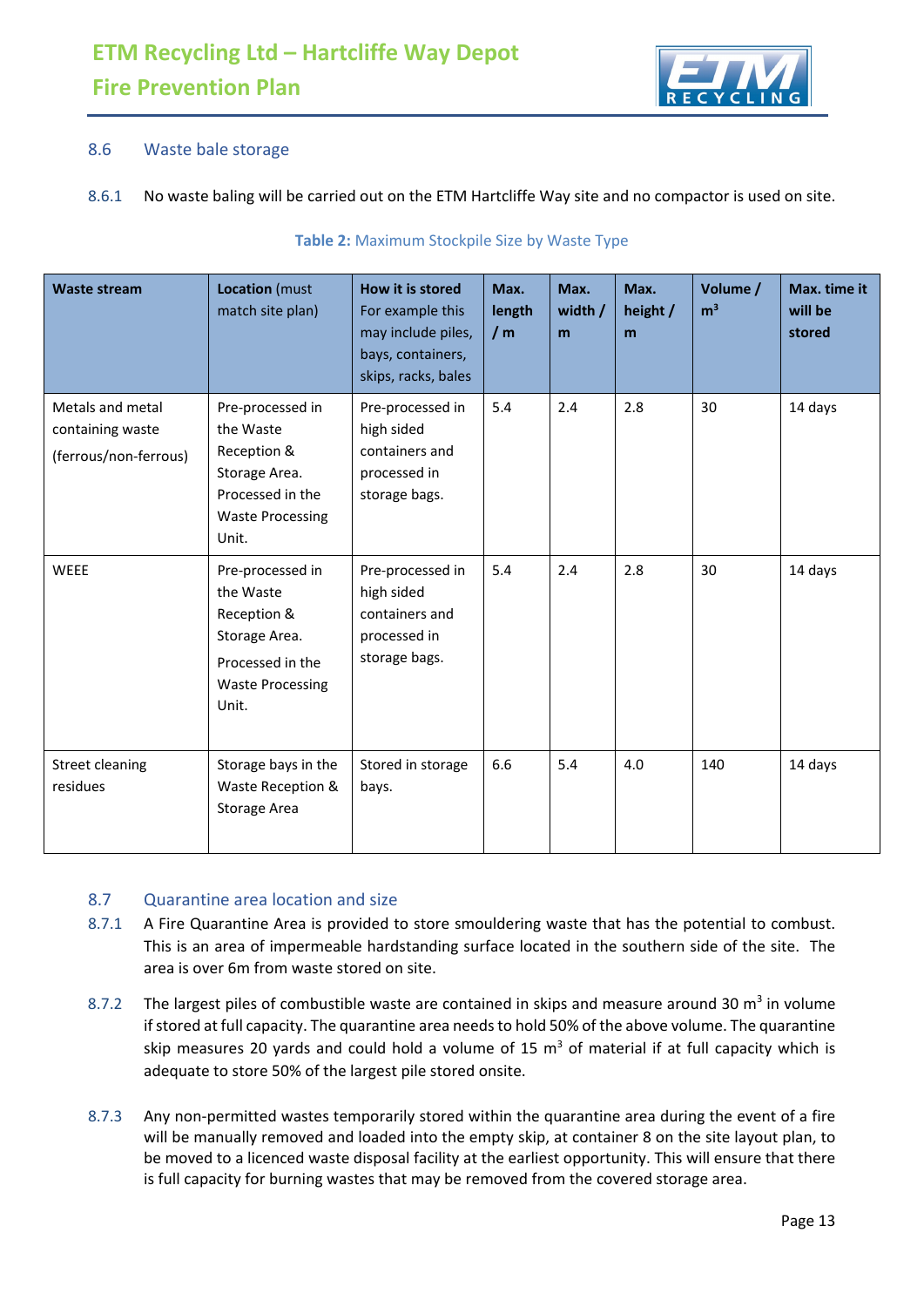

8.7.4 Quarantine storage of waste will not exceed 5 working days.

### <span id="page-13-0"></span>9.0 FIRE DETECTION AND MANAGEMENT PROCEDURE

#### <span id="page-13-1"></span>9.1 Fire detection systems

- 9.1.1 Site security and CCTV system detailed in Section 8.2.1 are adequate to prevent arson and they inform the operator of any incidents outside of working hours.
- 9.1.2 The office has fire detection sensors and an alarm system to ensure that office-based staff vacate the building safely. This system is maintained by the supplier on an annual contract and tested routinely.
- 9.1.3 If a fire is detected or suspected by a member of staff during operational hours, it must be immediately reported to the Site Manager or TCM. The relevant person will then carry out the following procedure:
	- 1. Raise the fire alarm (if not already done by another staff member)
	- 2. Evacuate staff and visitors to the fire assembly points located outside of the permitted site boundary and direct a nominated person to conduct an attendance check
	- 3. Activate the fire suppression system and firefighting response i.e. hoses and fire extinguishers. Site operatives that are trained to use basic fire-fighting equipment will be deployed
	- 4. Assess the scale of the fire and call the emergency services if required
- 9.1.4 In the event of a large fire that cannot be controlled using onsite fire suppression and firefighting response, the designated person will:
	- 1. Call the Fire Response Service (FRS) immediately using 999
	- 2. Call the EA's Emergency Contact Number
	- 3. Inform all neighbouring residents and premises likely to be affected
	- 4. Inform, senior management of the company (if not already informed)
	- 5. Ensure access routes are clear for the emergency services
	- 6. If safe to do so, the TCM or a senior member of staff will inspect the location of the fire, to identify immediate risks to surrounding premises and the fire service
	- 7. Ensure operators of appropriate machinery are standing by in a safe location to help create fire breaks, under the direction of the fire service when it arrives
	- 8. Ensure relevant site staff are standing by in a safe location to deploy surface water and protection equipment where required
	- 9. The Site Manager/TCM will identify themselves to the fire service as soon as they arrive on site and will provide them with a copy of this FPP
	- 10. Implement pollution control measures when safe to do so
- 9.1.5 If the Site Manager/TCM is not on site, the operator will ensure a nominated person(s) is appointed, who is trained in accordance with this FPP, to coordinate a response.
- 9.1.6 Out of hours, a CCTV system outlined in Section 8.2.1 are considered adequate to prevent arson. A Site Notice Board will be located at the main site entrance on Hartcliffe Way and will include the Operator's name, an emergency contact name and telephone number so that members of the community can contact ETM Recycling in the event of a fire. The procedures detailed in Sections 9.1.3/9.1.4 will be followed.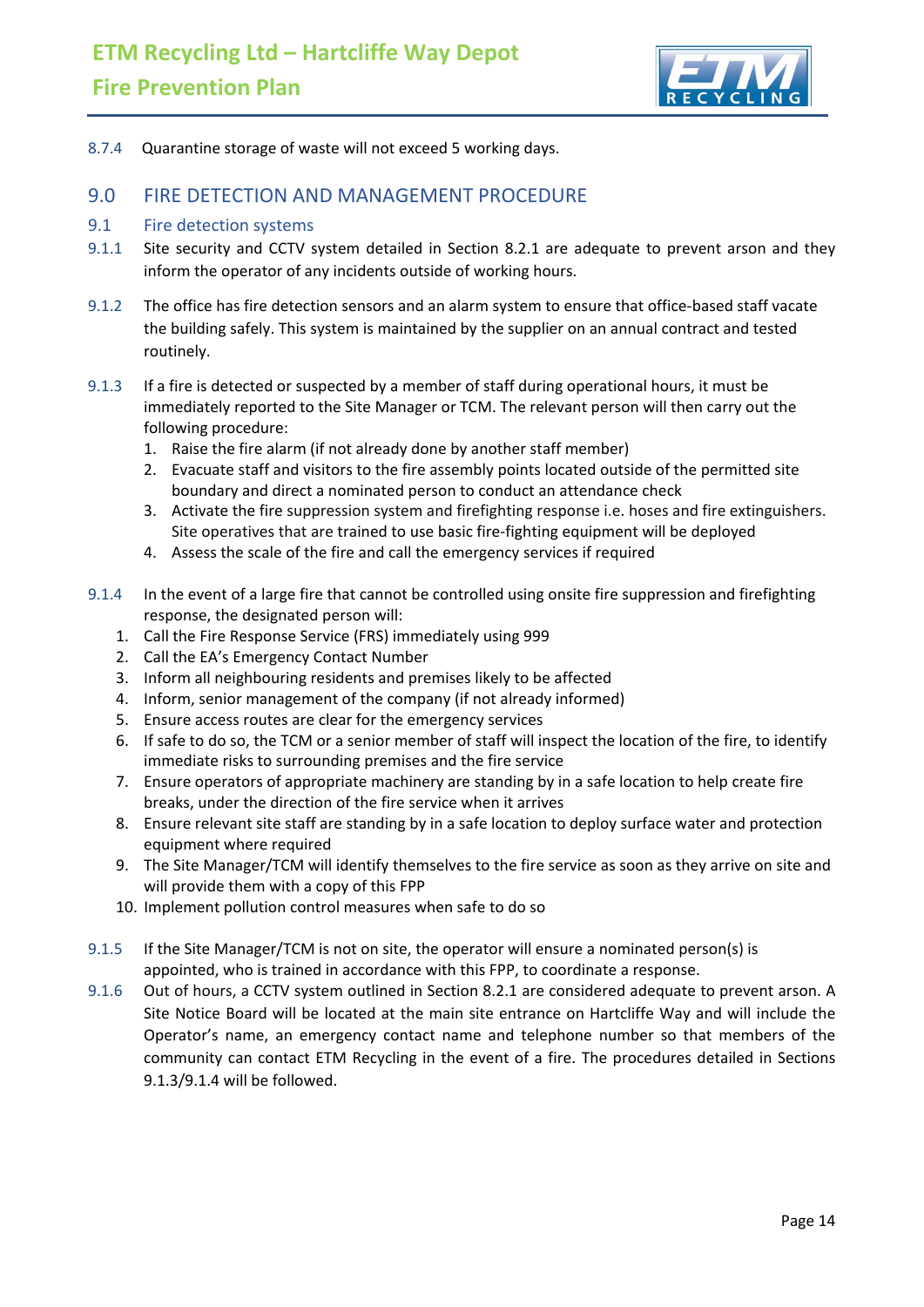

#### <span id="page-14-0"></span>9.2 Fire and Evacuation Drills

- 9.2.1 All site staff and contractors are trained in safety, fire prevention and firefighting procedures during induction and routine safety and fire prevention awareness training depending on their work activities on site. Fire and evacuation drills are held at monthly intervals and are co-ordinated by the Site Manager. A training record will be maintained for each member of staff and will be stored in the site office and a designated member of staff will ensure that everyone has received the required induction and training. Each operative will sign and date the Toolbox Talk as confirmation that they have received the training.
- 9.2.2 If a large fire is detected during operational or out-of-hours, nominated personnel will alert the emergency services and continue to liaise with them. Other site staff will be evacuated offsite where necessary and any first aid or medical assistance provided. If not previously informed, senior management of the company will be informed at this point of the details, nature and extent of the fire and whether assistance from staff is required.
- 9.2.3 If safe to do so, the TCM or a senior member of staff will inspect the location of the fire, to identify immediate risks to surrounding premises.
- 9.2.4 The site manager or TCM will ensure operators of appropriate machinery are standing by in a safe location to help create fire breaks, under the direction of the emergency services when they arrive.
- 9.2.5 The site manager/TCM will identify themselves to the fire service as soon as they arrive on site and will provide them with a copy of this document.
- 9.2.6 In the event of the Site Manager or TCM being absent from the site, the Operator will ensure a suitable person is employed and familiar with the site.
- 9.2.7 A clear and suitable access route off Hartcliffe Way allows access for fire services. In the event of a fire, no waste deliveries will be accepted at the site.
- 9.2.8 The nearest receptors within 200m of the site including residential and commercial will be informed of the fire by ETM Recycling staff. The fire service, local council and Environment Agency will be contacted to ensure further properties are informed should the fire spread or become difficult to control.

# <span id="page-14-1"></span>10 FIRE SUPPRESSION AND FIREFIGHTING TECHNIQUES

- <span id="page-14-2"></span>10.1 Fire Extinguishers
- 10.1.1 Portable fire extinguishers are provided in the site office which can be deployed in the event of a smaller fire for fire suppression and will include the following:
	- Red water-based extinguishers, including spray (with additives) and mist;
	- Blue powder-based extinguishers;
	- Cream foam-based extinguishers;
	- Black carbon dioxide-based extinguishers; and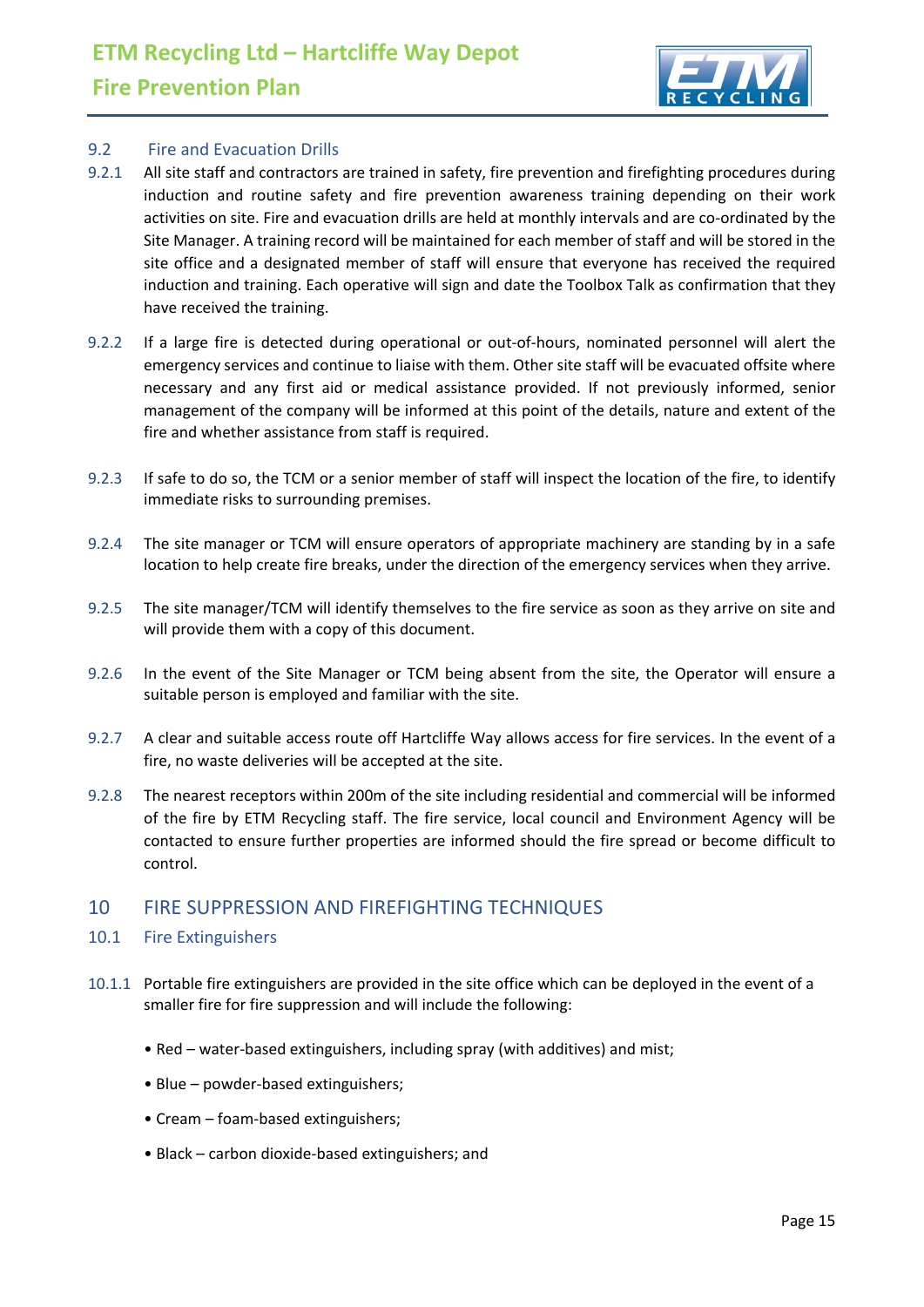

- Yellow chemical-based extinguishers.
- 10.1.2 Handheld extinguishers are available in all ETM Recycling vehicles and fire blankets are stored in the site office.
- 10.1.3 Site fire extinguishers are inspected annually by an external fire protection company, and visual checks performed and recorded monthly by the site manager. All fire extinguishers are placed in prominent locations in clear view and with easy access.
- 10.1.4 Training will be given to all employees in the use of fire extinguishers and their locations. Signage will be provided across the site with regards to fire awareness and emergencies.

#### <span id="page-15-0"></span>10.2 Fire Suppression System

- 10.2.1 A fire suppression system is fitted on site where combustible waste is stored. All plant and machinery have effective spray bars fitted to prevent ignition of wastes. The site has a water source and a hosereel system can be fitted to the mains water supply to enable operators to dampen down combustible material. The system will help prevent any fire from spreading and will allow the fire and rescue service to control and extinguish the fire within 4 hours. The suppression system is manually controlled by site operators and is checked regularly during fire drills.
- 10.2.2 In addition to the suppression system, and if safe to do so, inert materials such as soils or sand could be added to burning wastes to extinguish a fire, but only if agreed beforehand with the Environment Agency. Using inert material will reduce the need for water in tackling a fire, which would therefore reduce the volume of potentially polluting firewater requiring disposal following an incident.
- 10.2.3 Fire blankets will be kept in the site office.

#### <span id="page-15-1"></span>10.3 Water supplies

- 10.3.1 In accordance with Section 16 of the EA's Fire Prevention Plan guidance, the site should have enough water available for firefighting to take place and to manage a worst-case scenario. The worst-case scenario at the ETM Recycling Hartcliffe Way site would be the largest waste pile catching fire. The maximum pile size for combustible waste is 30  $m<sup>3</sup>$  when at full capacity and assuming all waste in the pile is combustible would require 200.1 litres per minute of water for a minimum of 3 hours which equates to 36,018.0 litres.
- 10.3.2 The site has access to a hose reel which connects to the mains water supply which can be used for dousing any hot loads i.e., in the quarantine area or for any small fires that could break out.
- 10.3.3 There are no fire hydrants near the site. The Fire and Rescue Service will be able to connect to the mains water supply using the connection on site. As there is no readily available information in terms of the flow rate from the mains water, guidance from The Local Government Association (LGA)<sup>4</sup> on water supplies for firefighting in industrial areas has been referenced in order to determine an average flow. The site measures approximately 0.5 hectares and for up to one hectare, a minimum of 20 l/sec (1200 l/min) is generally supplied. The surrounding industrial area covers a large area which would easily exceed the required 200.1 litres per minute to ensure a fire is extinguished within 3 to 4 hours.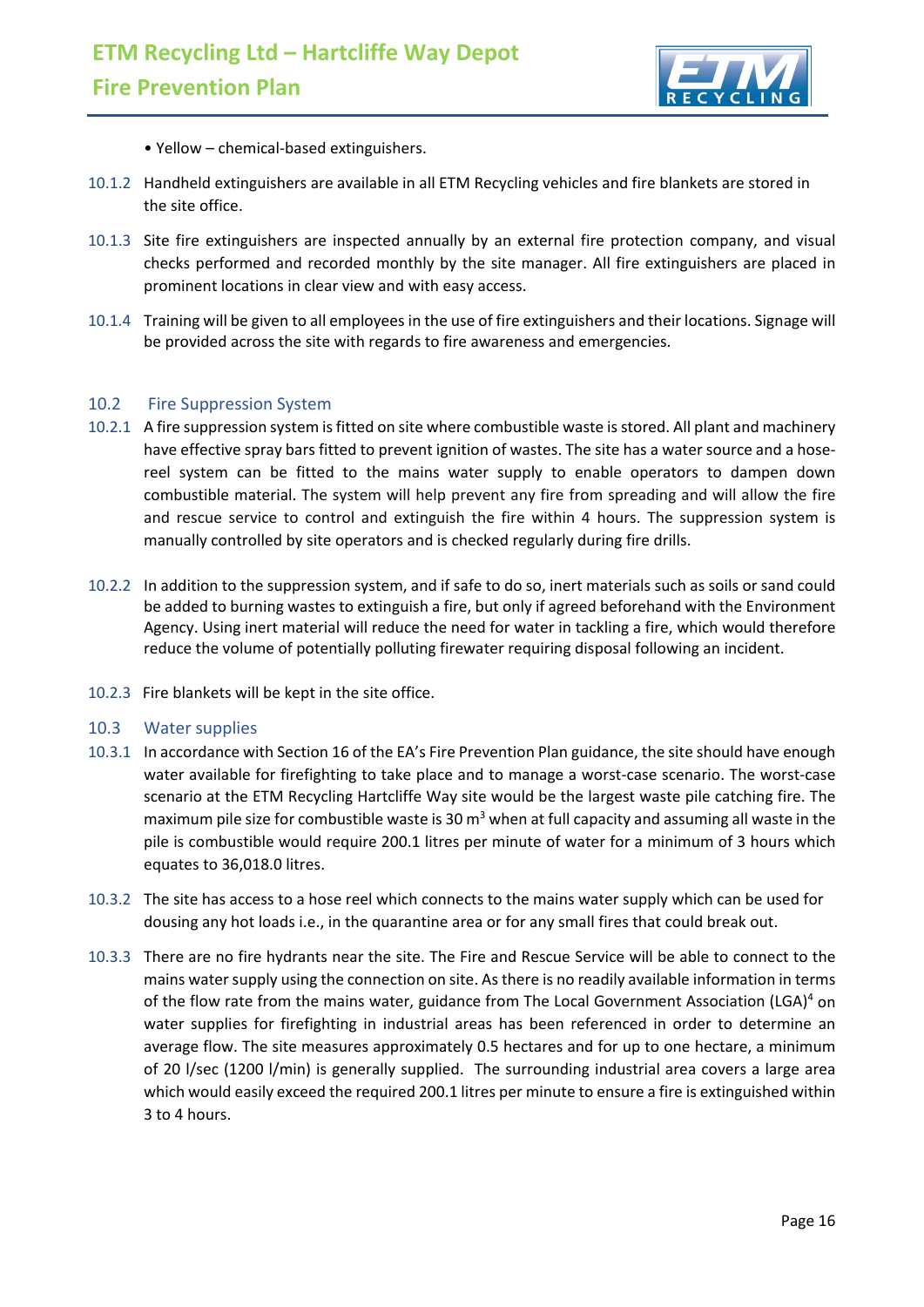

# <span id="page-16-0"></span>11.0 MANAGEMENT OF ENVIRONMENTAL IMPACTS

#### <span id="page-16-1"></span>11.1 Firewater

- 11. 1.1 Where water is used to control and extinguish fire, ETM Recycling will employ measures that prevent the pollution of air and external water sources. The whole site, including the sorting area is constructed on an impermeable concrete surface and so, firewater run-off will not permeate the surface, it will instead be channelled into the positive sealed drainage system via gullies. Water contained in the drainage system will flow into a full retention interceptor and a 5,000-litre holding tank located beneath the pumphouse in the north western corner of the site, these are then connected to a foul sewer outlet. In the event of a fire, a nominated person will shut off the holding tank to contain firewater and prevent it from leaving the site.
- 11.1.2 The largest waste pile would require containment for 36,018.0 litres of water in accordance with the FPP guidance. In the event of a large fire, all manholes would be plugged, and gullies covered with drain mats which would create a lagoon effect due to the site being relatively flat. The site is enclosed by 8-inch-thick concrete walls on three sides and an impermeable kerb at the site entrance which would help to retain the firewater on site as percolation through the walls would be slow. If required, the site would position 0.16m firewater booms across the site entrance. When the fire is extinguished, all standing firewater would be pumped using a hired-in vacuum tanker and deposited to a suitably permitted site for treatment. No firewater would be discharged into the ground or surface waters.
- 11.1.3 Using the 5,000-litre holding tank and firewater booms where combustible waste is stored, the containment area could hold the required 36,018.0 litres of water using this technique. The holding tank has shut off valves to prevent firewater runoff into the foul sewer.
- 11.1.4 The firewater booms will be industry approved and will come in 100m rolls that can be cut to the length required for this site.

#### <span id="page-16-2"></span>11.2 Emissions to air

- 11.2.1 The combustion of waste materials during a fire can release harmful emissions to the air. The wind can disperse soot, dust and potentially toxic gases such as carbon monoxide, volatile organic compounds (VOC) and polycyclic aromatic hydrocarbons (PAHs) across a wide area. If inhaled, smoke and particulate matter can cause respiratory irritation and pollute the surrounding area. In the event of a fire, site staff and visitors will be evacuated to a safe area and residents and businesses advised to keep doors and windows closed, particularly residential housing within 200m of the site. The fire detection system and firefighting by both suitably trained staff and the emergency services will ensure that a fire is extinguished as quickly as possible, ensuring that the production and spread of aerial emissions is minimised.
- 11.2.2 The site has a weatherproof enclosed building where any combustible wastes are stored which will help to contain any emissions from a potential fire on site from these wastes.

#### <span id="page-16-3"></span>11.3 Emissions to Land

11.3.1 Any ash or debris produced following a fire will be contained and disposed of to a permitted site to prevent the potential emission to surrounding land.